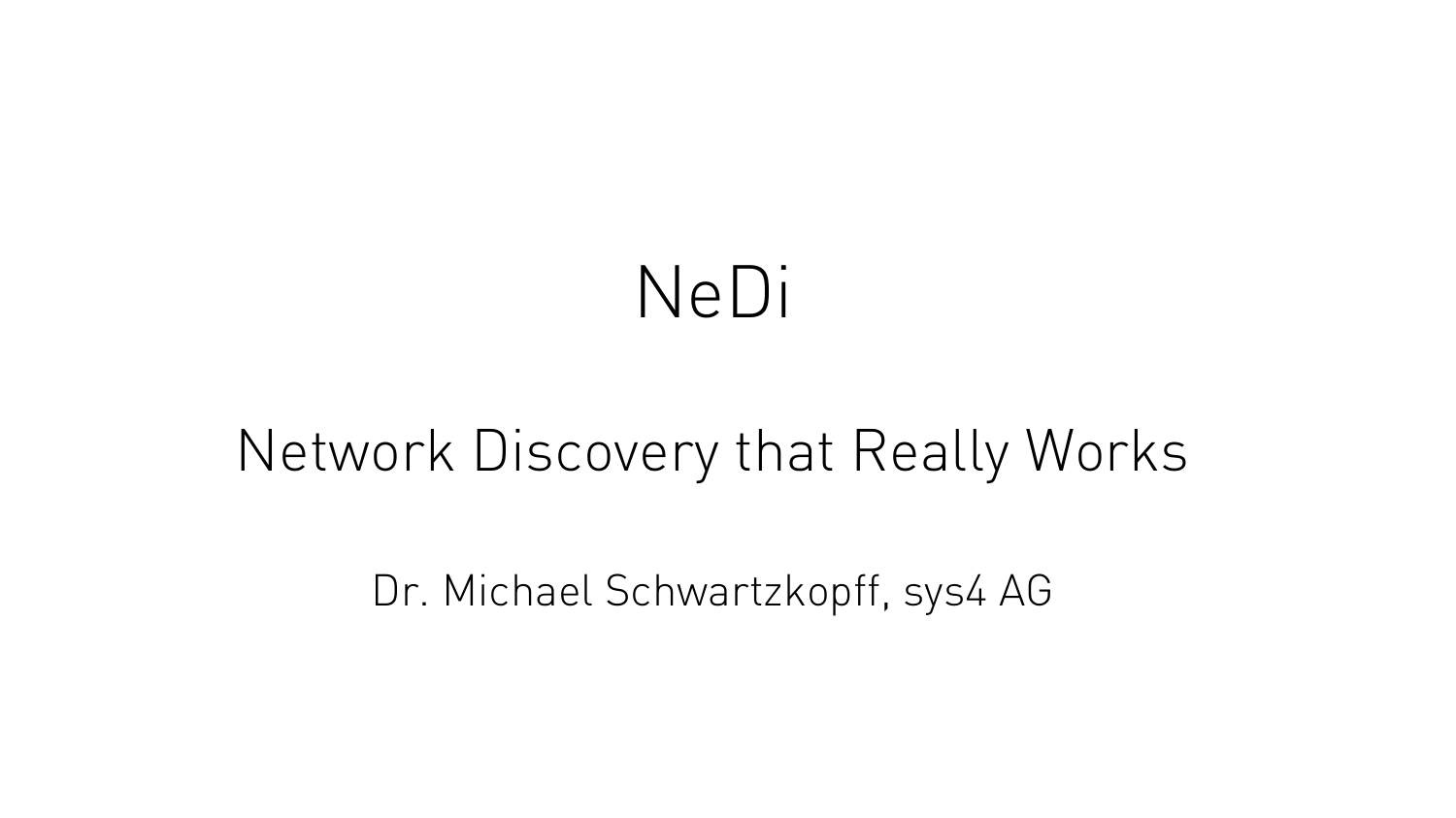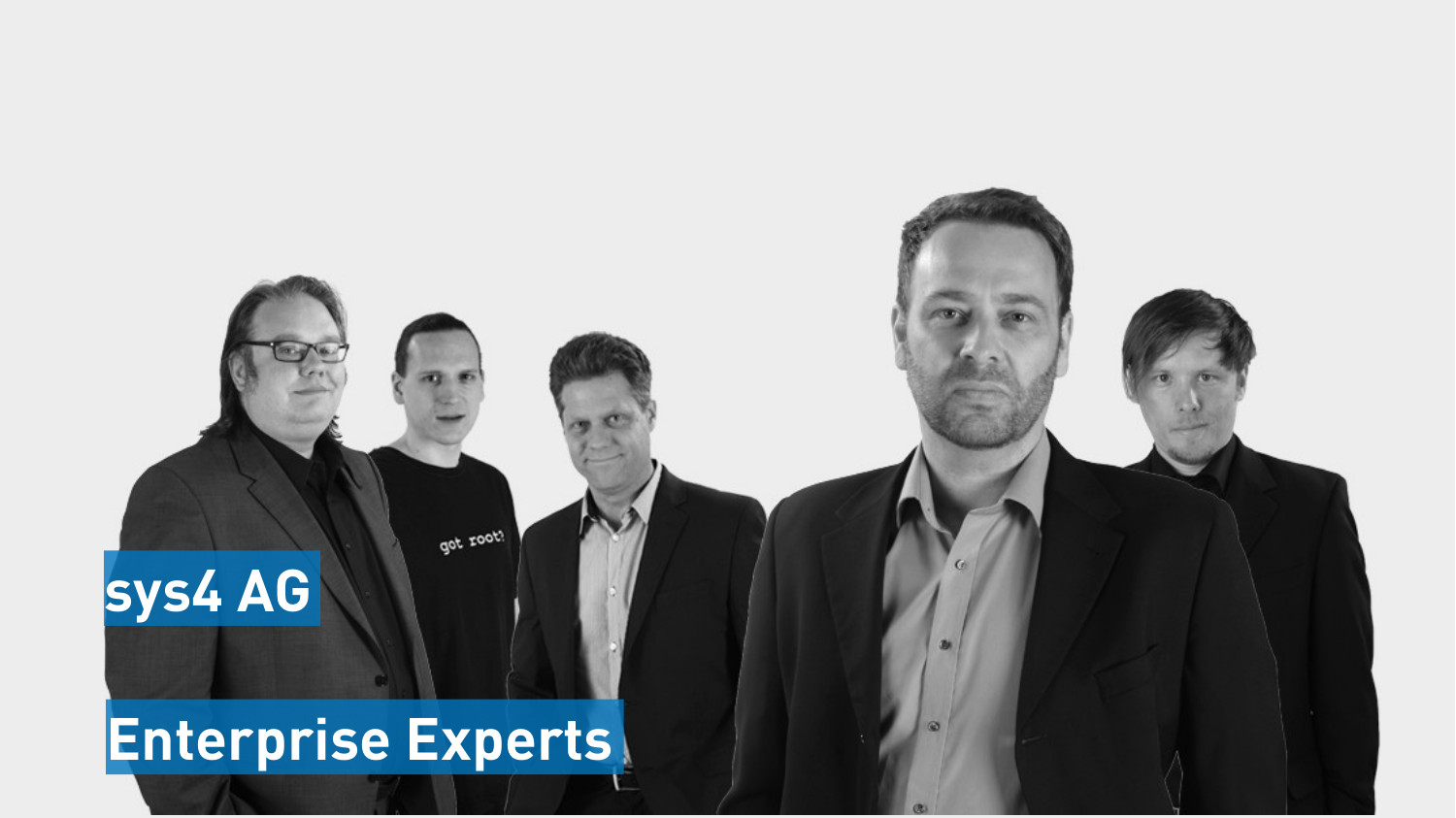#### What we do ...

- > We solve complex problems
- > We develop custom solutions based on established standards
- > We know which Open Source tools are suitable and reliable
- > Our teams consists of well known experts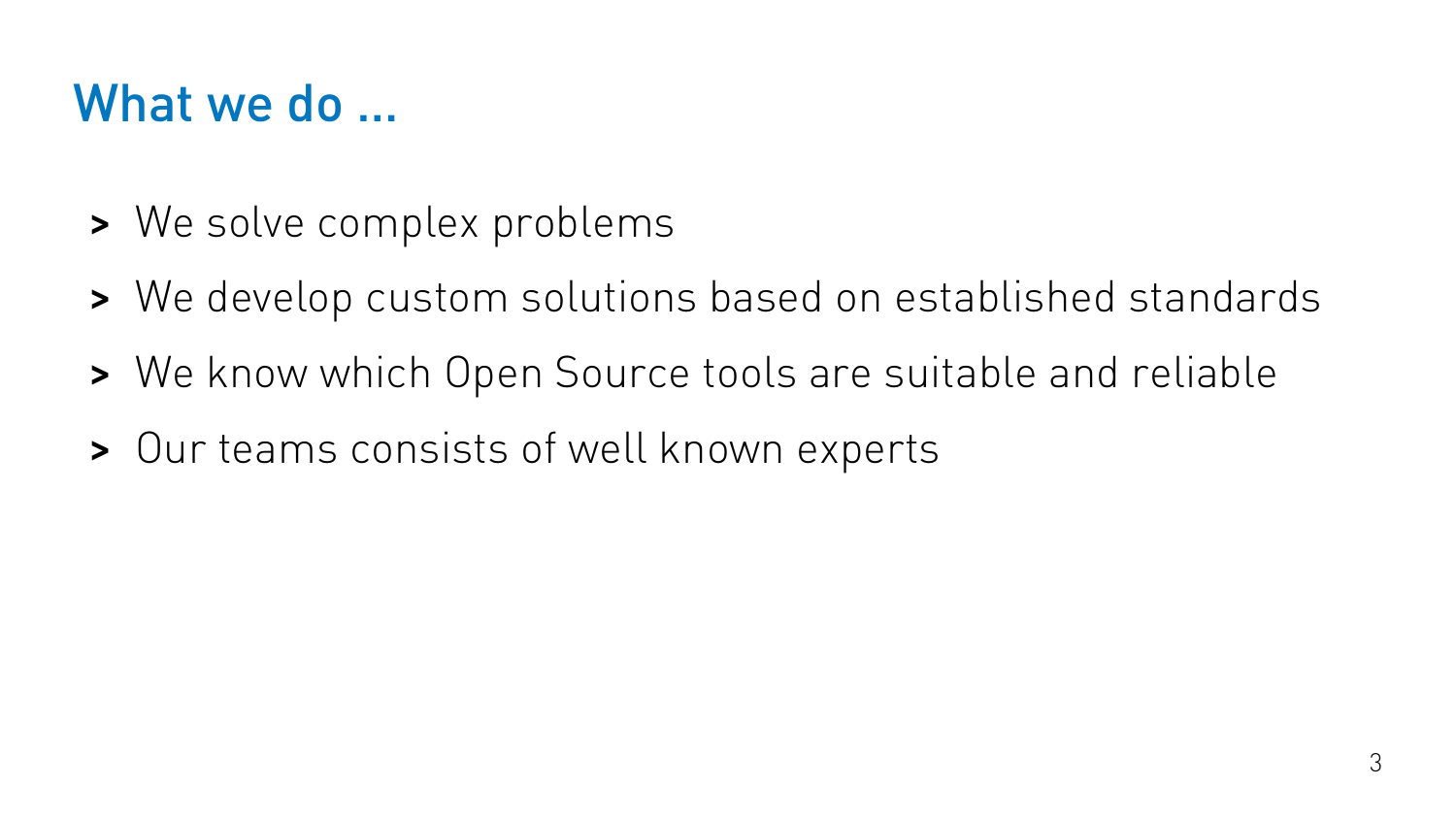## Do you know your network?

- > Really? All hosts? All devices? Now?
- > Scanning is no solution. Especially with IPv6.
	- > NeDi asks several seed devices for their neighbours.
	- > These neighbours are put on a TODO list.
- > NeDi works recursive through the net.
- > NeDi uses SNMP:
	- > CDP, LLDP, ARP cache, routing table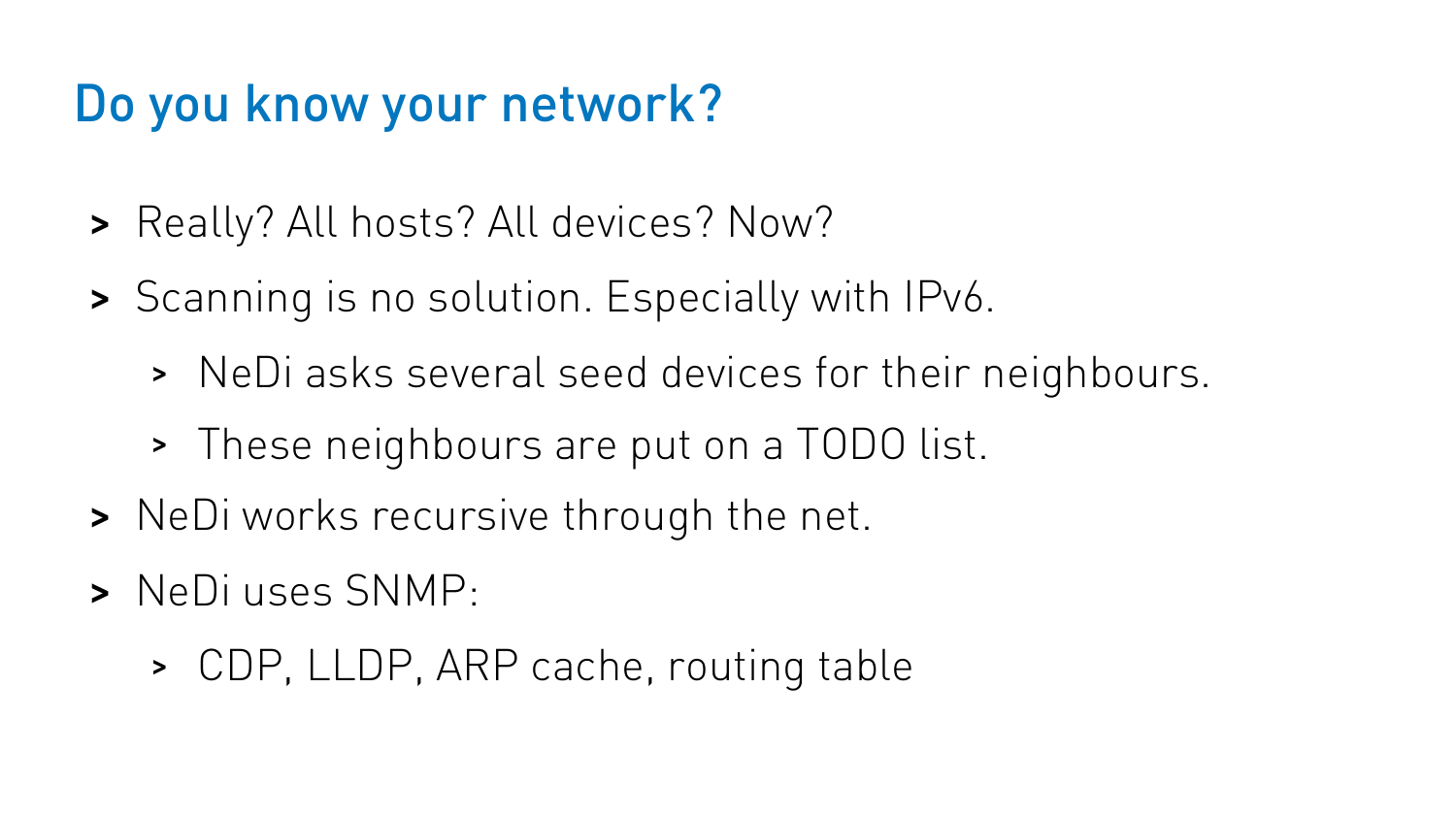# Simple installation and configuration

- > Unpack the archive to a adequate directory.
- > Configure the SNMP community String in *nedi.conf*
- > Configure the access to the data base in *nedi.conf*
- > Configure your webserver.
- > … and start NeDi:
	- # nedi p
- > View the result on the web site.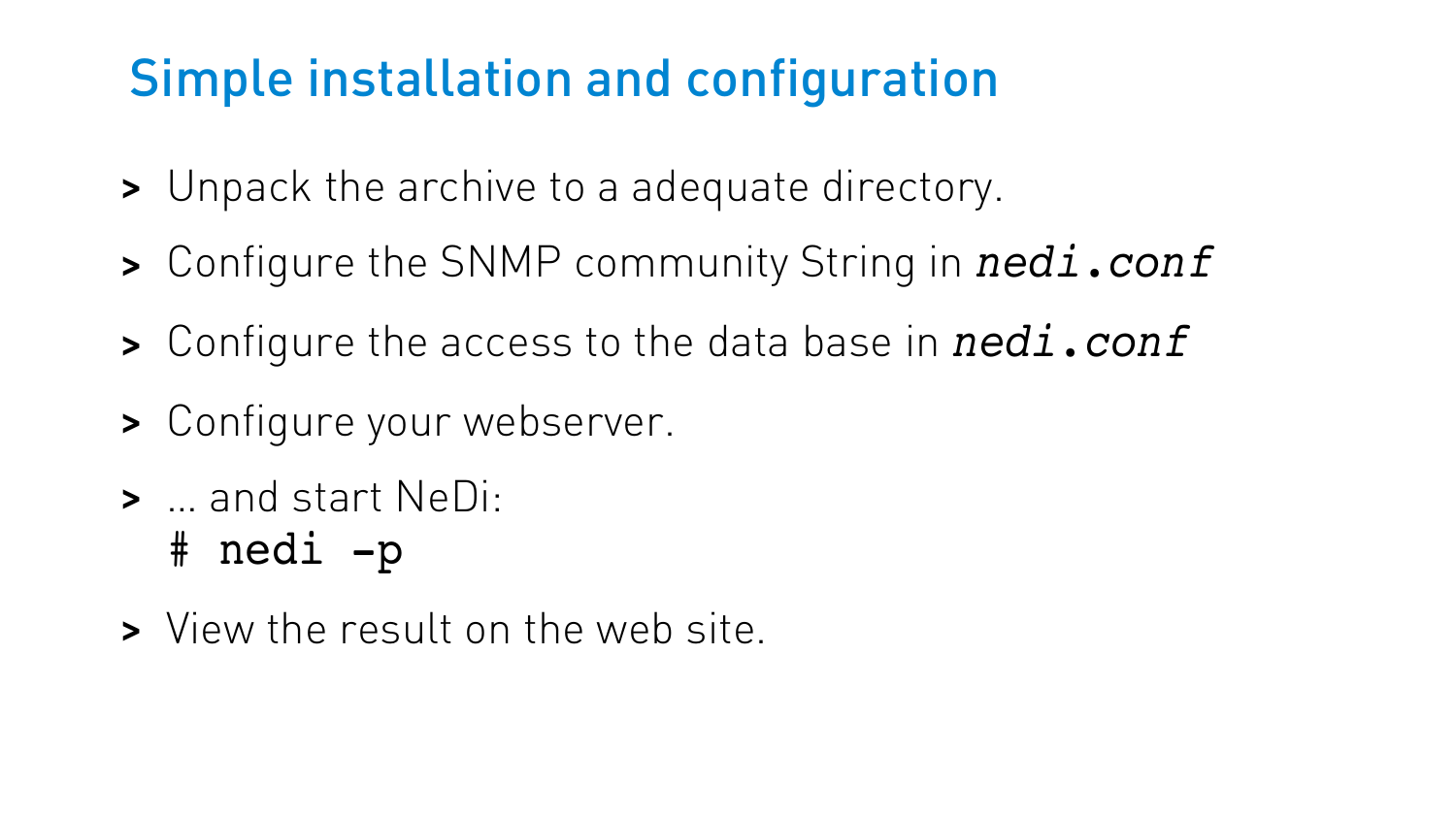### After one run NeDi knows your net

> Map of the net:  $Topology \rightarrow Map$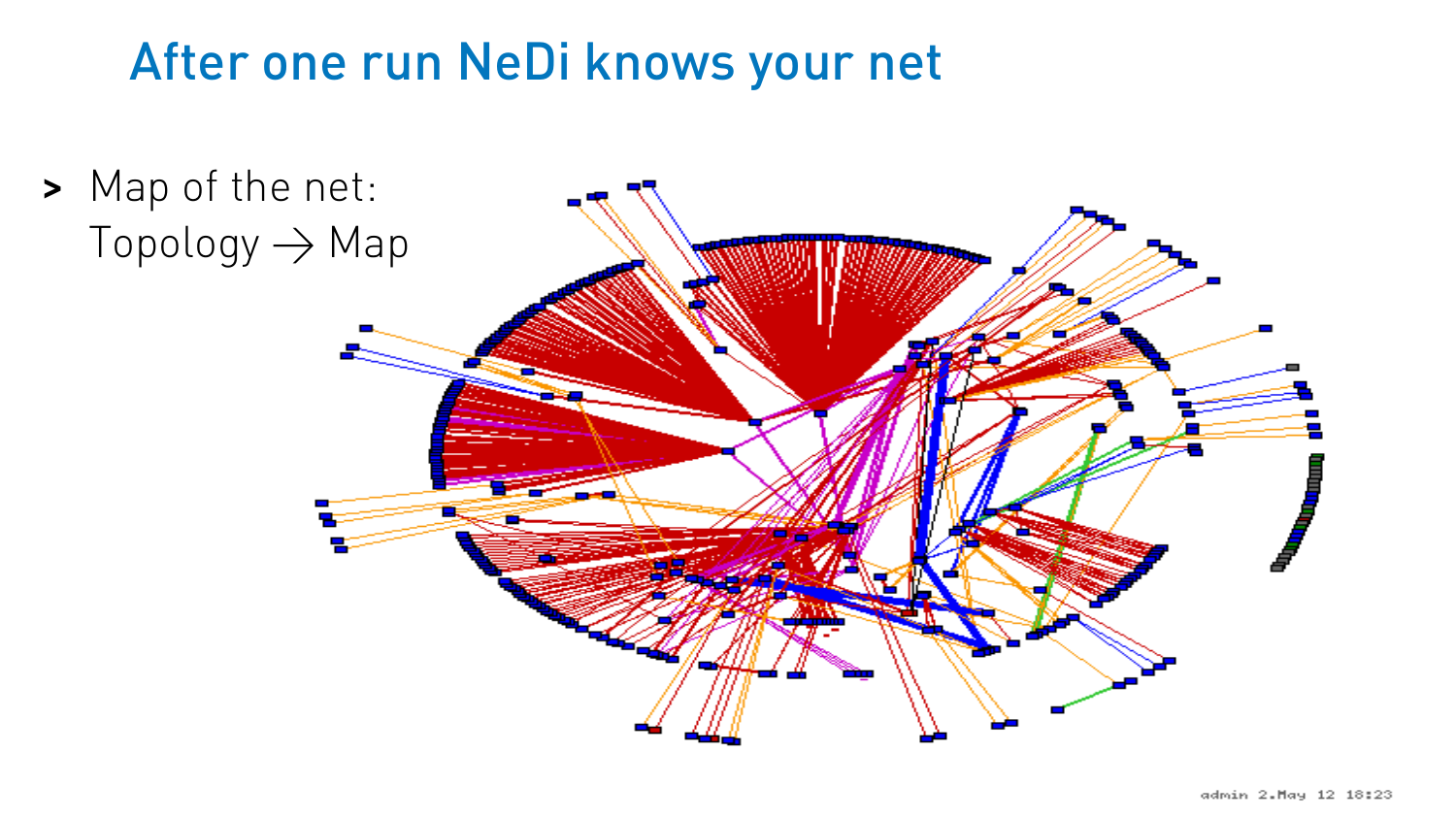#### Use Filters to Zoom to Parts of the Net

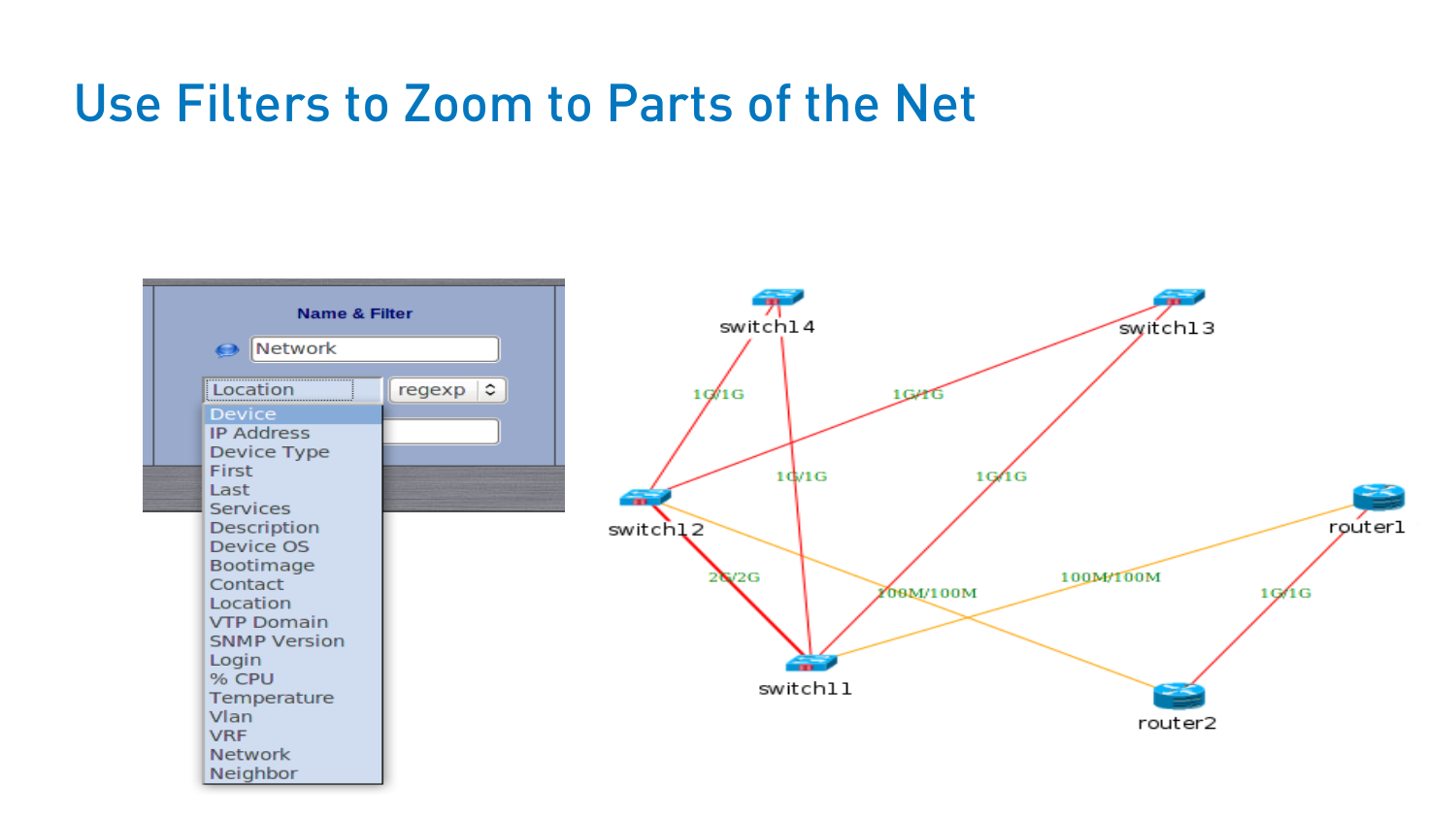## NeDi Collects More Data

- > Walking through the net NeDi collects more data that just neighbourhood:
	- > Devices: Name, IP, OS, version, CPU load, temp, memory
	- > Interfaces: Name, alias, description, statistics
	- > Modules: Modell, serial number, slot, ...
	- > Networks: Name, interfaces, IP, mask, ...
	- > Hosts: name, IP, MAC, VLAN, …
- > The webinterface offers reports about all data collected:
	- <sup>&</sup>gt; To what interface *host01* is connected to?
	- <sup>&</sup>gt; How many ports are unused on *switch01*?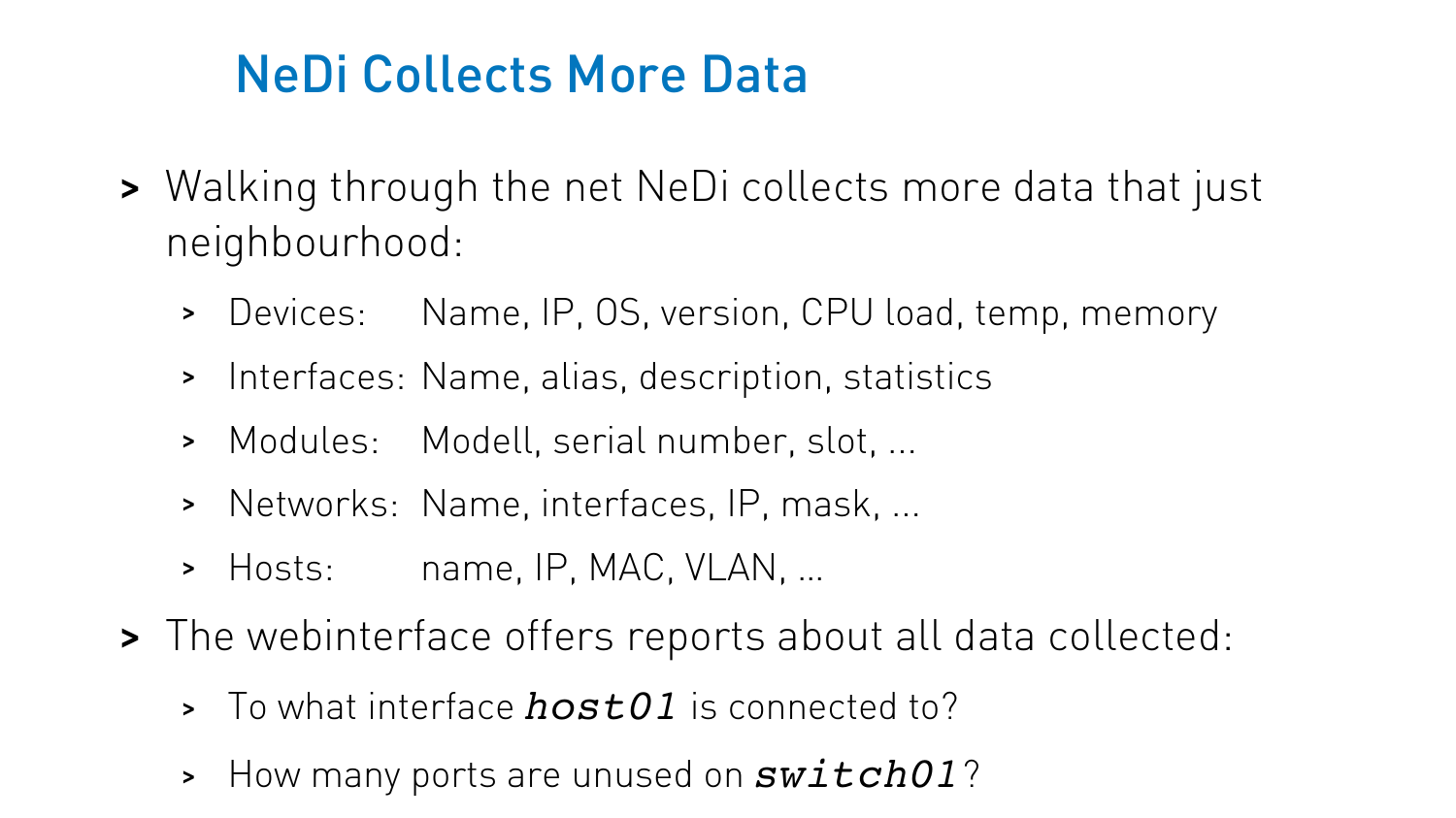#### The Database

- > The database scheme of NeDi is very simple.
- > It was designed for speed during discovery, not to avoid redundancies.
- > Display the scheme:  $System \rightarrow Expert$
- > You can also compile SQL queries here.
- > Of course, you also can use the command line to send requests to the database.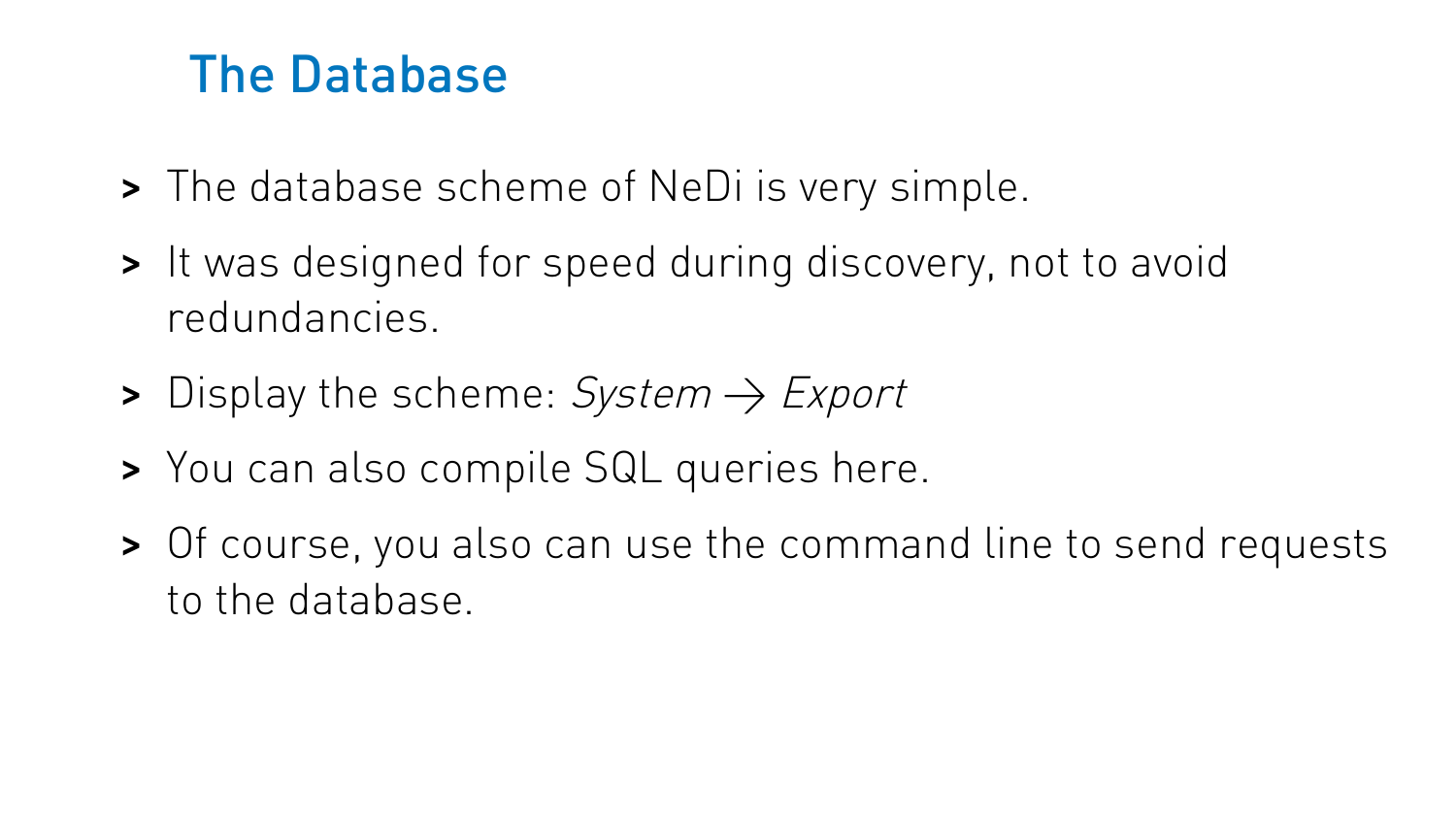# Asset Management

- > NeDi is a perfect basis of an asset management.
- > NeDi finds what really exists on the network.
- > You can use this information to adjust your asset management system.
	- > Are all existing devices listed in your asset management
	- > Do all listed devices still exist?
- > Identify alien equipment in your network.
	- > NeDi is also a tool for the IT security!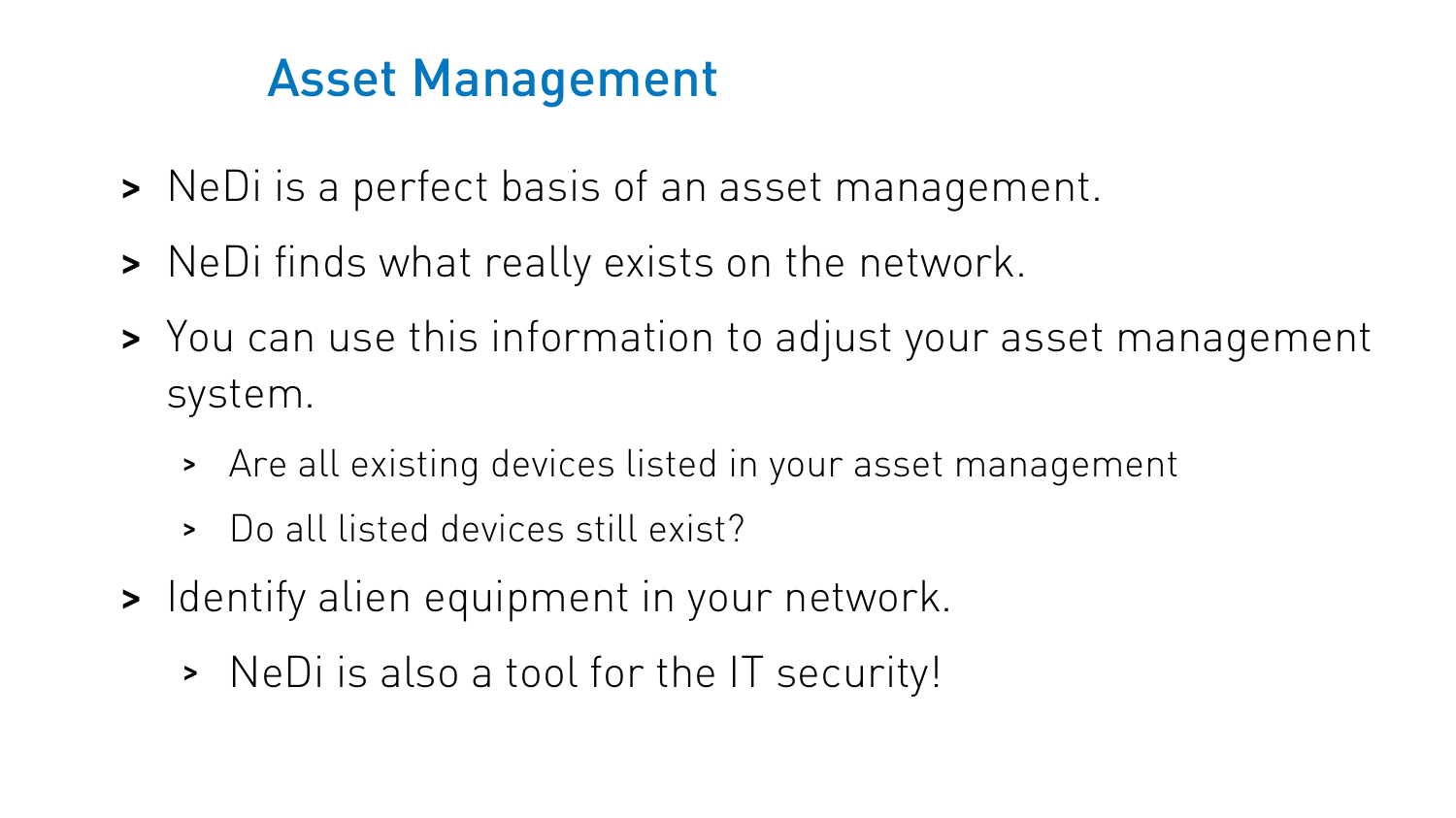#### Reports

> Report  $\rightarrow$  Type Distribution

| <b>Device Type</b> |                   |                              |  |
|--------------------|-------------------|------------------------------|--|
| ❤<br><b>Type</b>   |                   | <b>BUT</b><br><b>Devices</b> |  |
| 闌                  | <b>WS-C4506-E</b> | 79                           |  |
| 闌                  | <b>WS-C4503-E</b> | 54                           |  |
| <b>COOKING</b>     | Cisco Wlan AP     | 39                           |  |
| $\rightarrow$      | WS-C4948-10GE     | 28                           |  |
| <b>SEP</b>         | WS-C3560X-48P     | 22                           |  |
| <b>RE</b>          | CBS3020-HPQ       | 22                           |  |

> Possible with all information like software versions, ...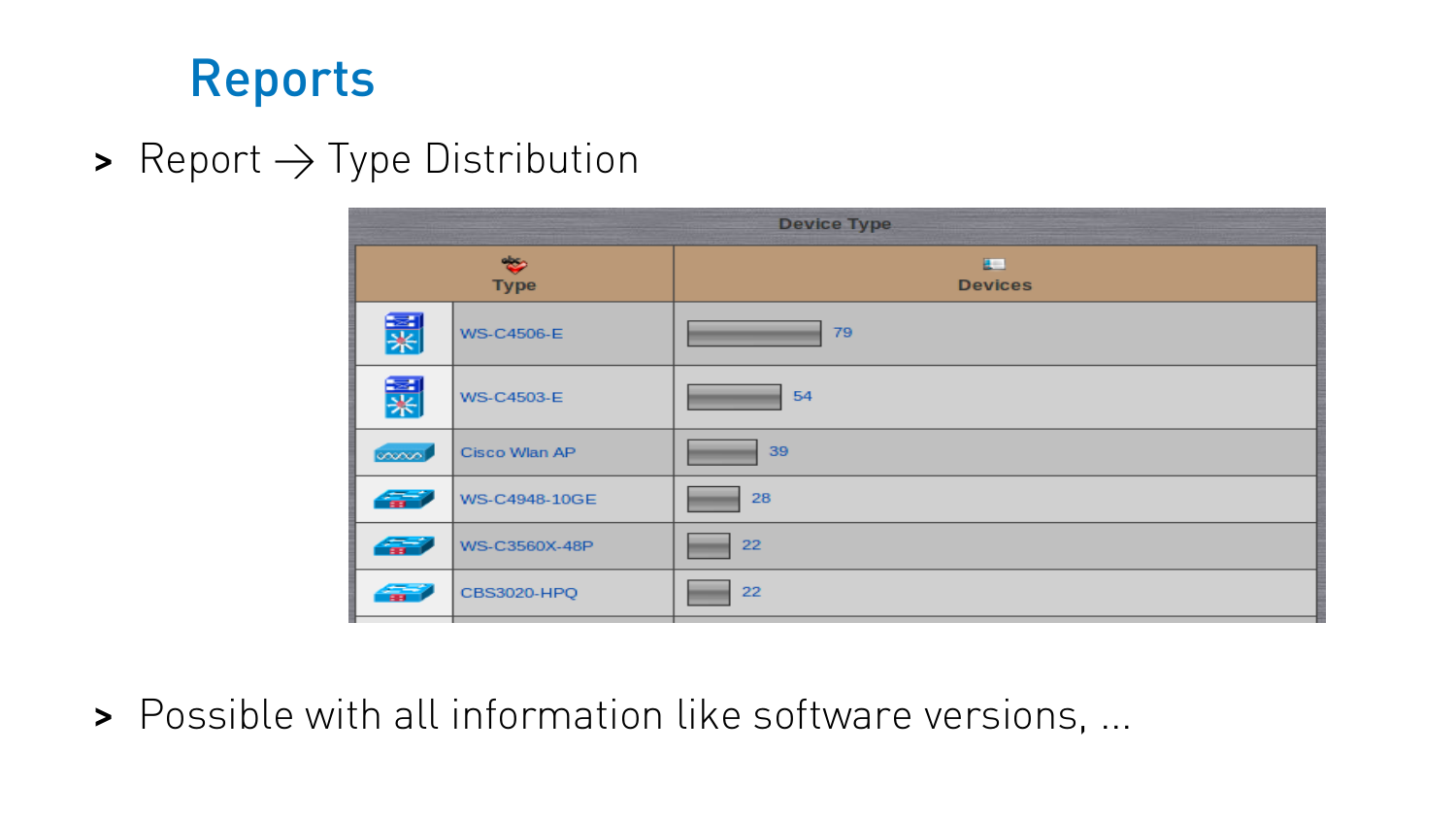#### **Events**

- > NeDi recognizes events in your network.
- > That may be new devices, hosts, or modules.
- > NeDi classifies the events:
	- > Level: Other, Info, Notice, Warning, Alert, Emergency
	- > Class: Traffic, Config, Discover, Device, Security, User, Monitoring, Node
- > The admin configures NeDi to report about specific events (i.e. mail).
- > You also can report events:
	- > When was a specific module installed?
	- > When did a special host appear on the network?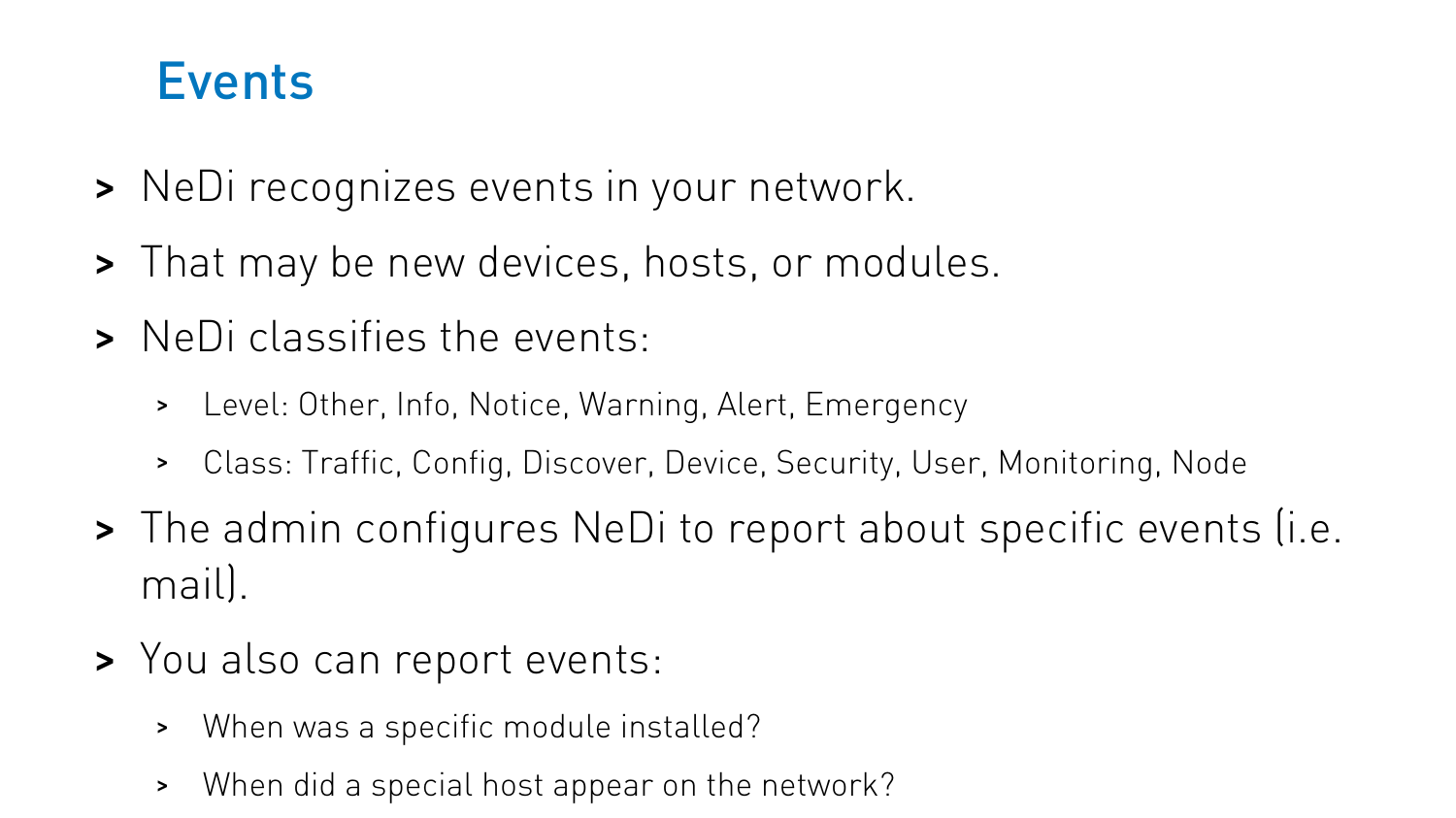## Sample Event

| $\bullet$<br>Source | ❤<br><b>Class</b> | q<br>Info                                                                                     |
|---------------------|-------------------|-----------------------------------------------------------------------------------------------|
| m205s21             | w                 | New 1000BaseLX SFP module with SN:OPA1438.<br>found in slot GigabitEthernet1/2                |
| m205s21             | w                 | New 1000BaseLX SFP module with SN:OPA1438<br>found in slot GigabitEthernet1/1                 |
| m205s21             | L.                | New FRULink 1G Module module with SN:FDO1434<br>found in slot FRULink Slot 1 - FRULink Module |
| m205s21             |                   | New Switch FRU Fan module with SN: found in slot Fan 1                                        |
| m205s21             |                   | New Switch FRU Fan module with SN: found in slot Fan 0                                        |
| m205s21             | w                 | New FRU Power Supply module with SN:LIT1440<br>found in slot Power Supply 1                   |
| m205s21             | w                 | New FRU Power Supply module with SN:LIT1437<br>found in slot Power Supply 0                   |
| m205s21             | ø                 | Boot image changed from - to c3560e-universalk9-mz.12                                         |
| m205s21             | w                 | Serial number changed from noSuchInstance to FDO1441                                          |
| m205s21             |                   | Sysobjid changed from other to 1.3.6.1.4.1.9.1.1229                                           |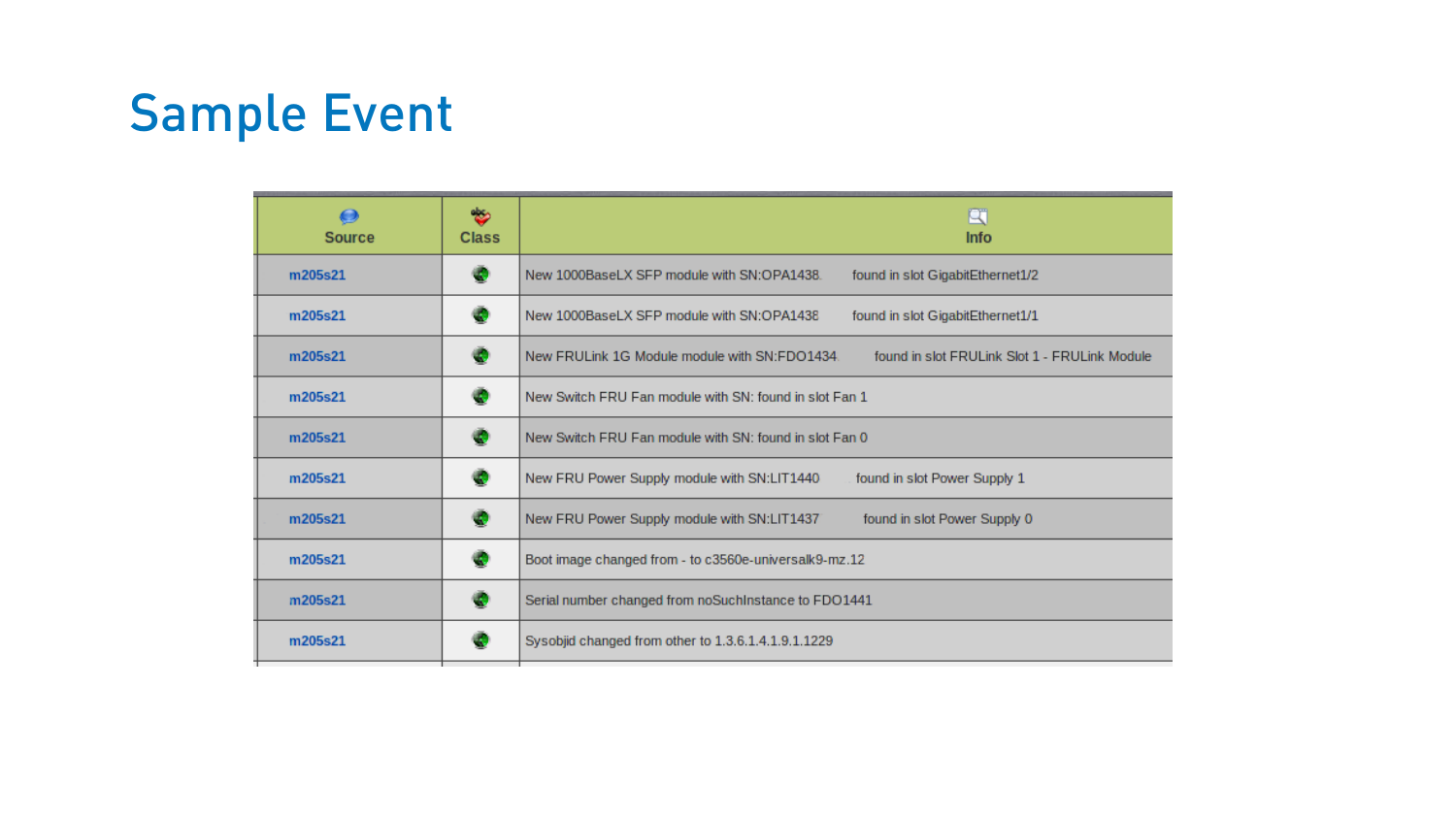#### RRDs for Historic Data

- > NeDi stores all important data in RRDs
	- > Network total: Events, hosts, PoE, interfaces
	- > Device statistics: CPU, temp, memory und MemIO
	- > Interface statistics: Traffic, errors, discards und broadcasts

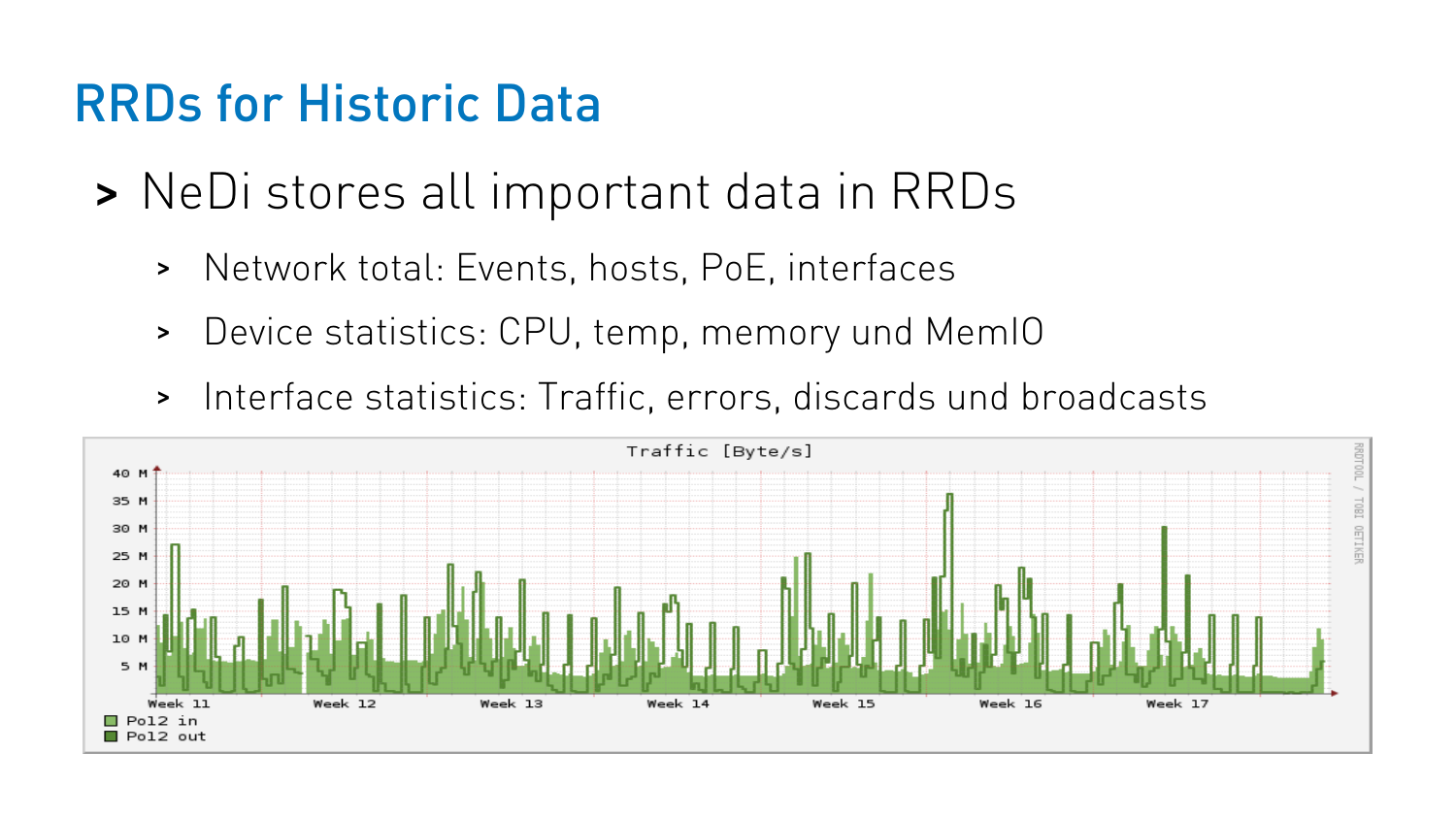#### Graphs Show Errors Fast



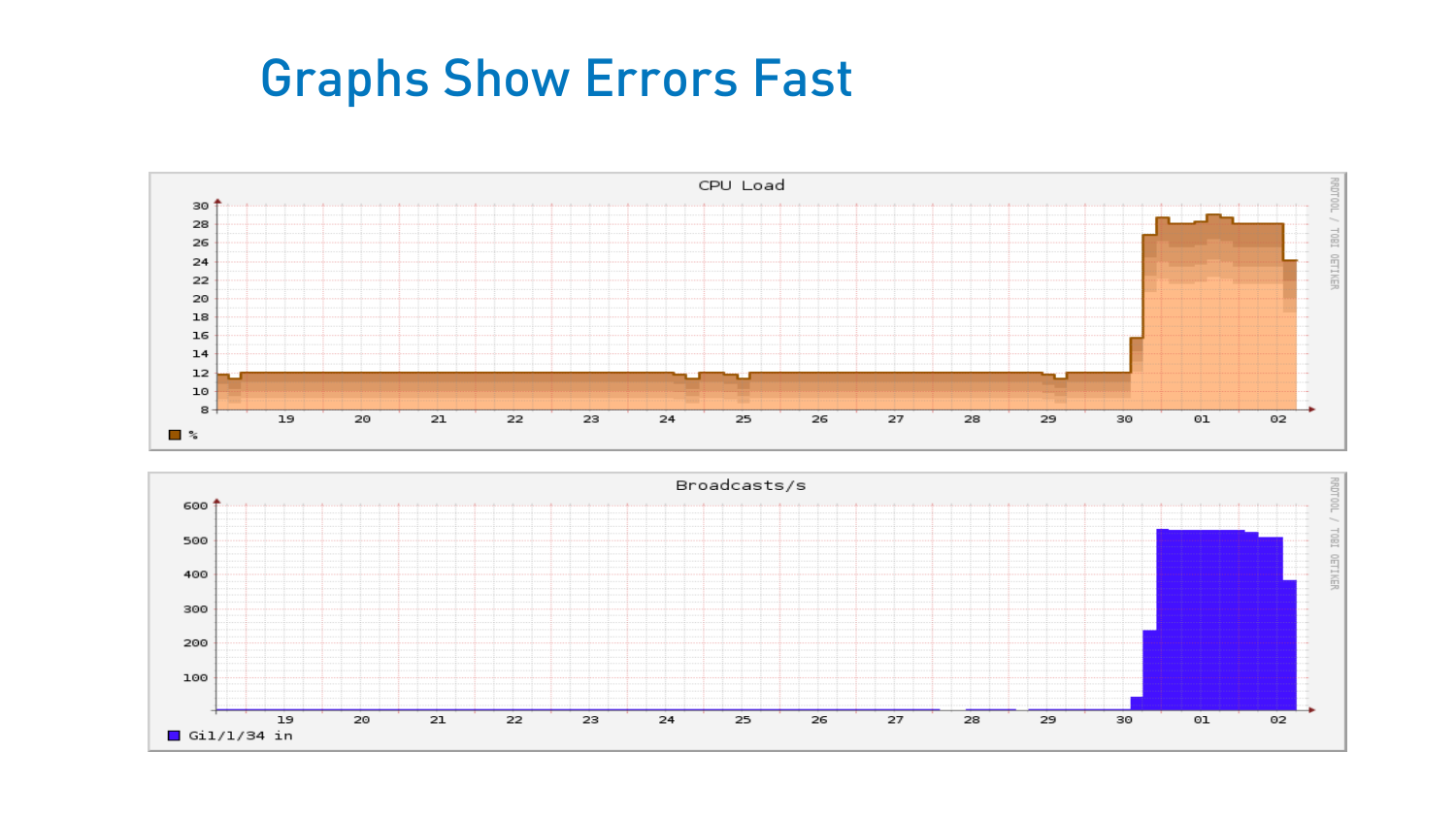# Topology

- > The routing tool show the routes through the net. It asks online for the routing tables.
- > Spanning Tree Tabelle
	- > What is the root bridge?
	- > What are the costs of a single interface?
	- > Which ports forwards, which one blocks?
- > In the *link editor* you can add links if NeDi did not discovery the neighbourhood correctly.
- > In the location editor you can add coordinates for locations:
	- > NeDiuses the sysLocation OID to locate devices.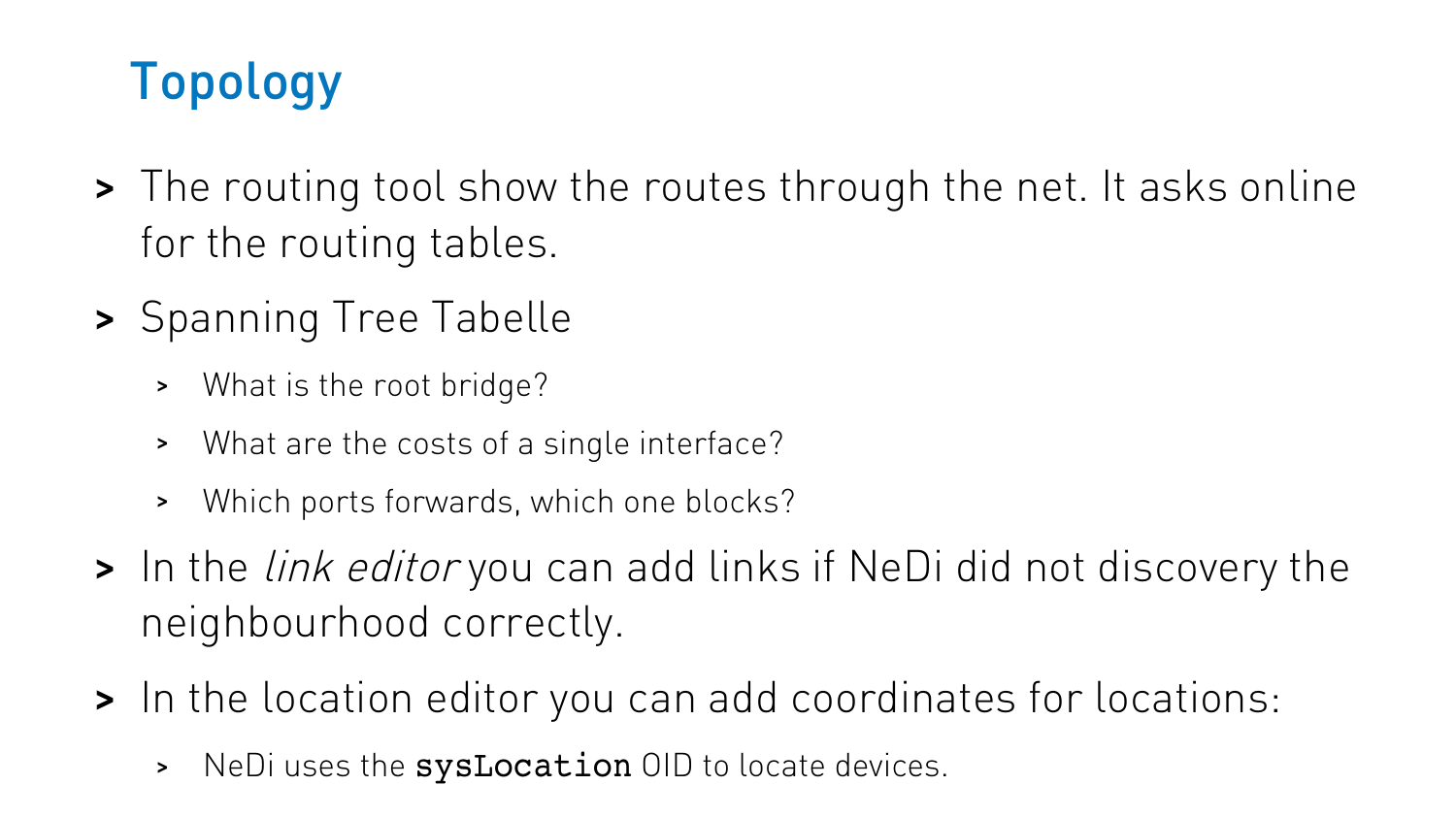### New Device Classes

- > NeDi classifies the devices according to their sysObjectID (1.3.6.1.2.1.1.2)
- > If NeDi does not know a specific class, you can help it with the Device Definition Generator:
	- > NeDi asks for a lot of OIDs and saves it into a definition file.
	- > These files are plain text files.
	- > You can edit it with your preferred editor.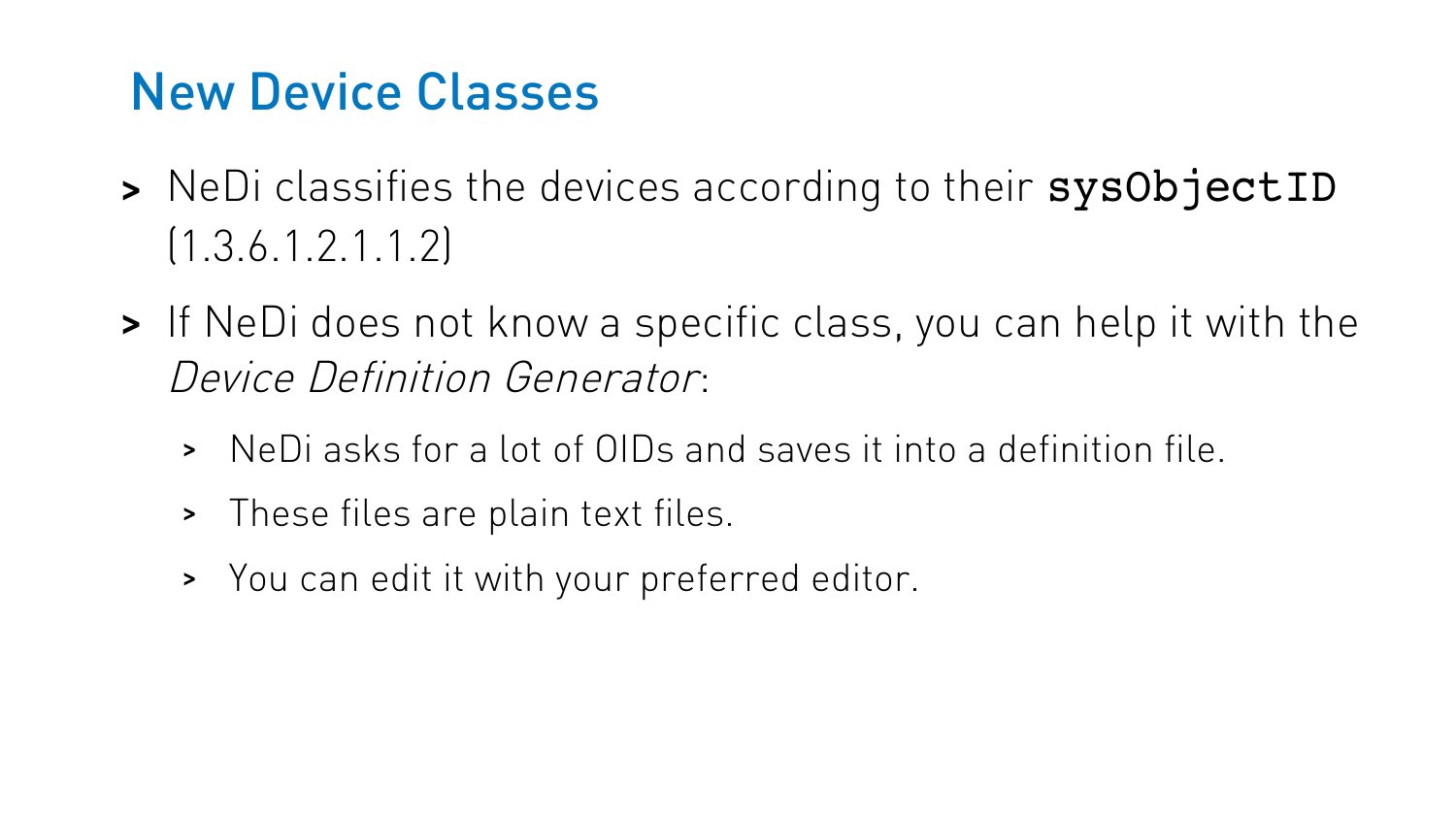# Monitoring

- > NeDi can be used to feed a monitoring system.
- > NeDi can monitor devices on its own.
	- > Request values and send alerts.
	- > Similar to the events from above.
- > NeDi is no replacement for a good monitoring tool like Zabbix, OpenNMS, or nagios.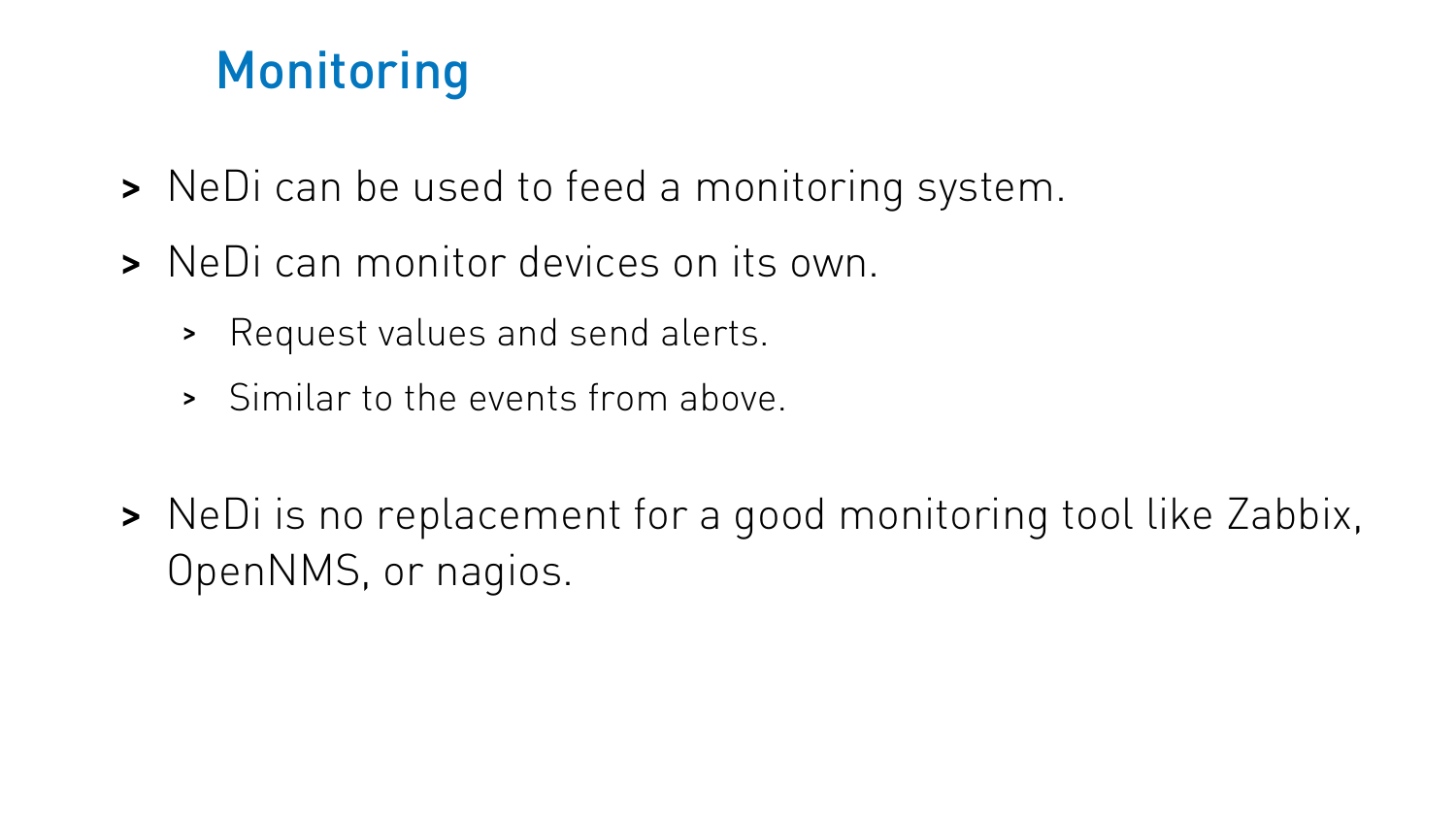# Config Management

- > If you allow Nedi read access to the command line of your devices, it saves the configuration every discovery run.
- > That makes NeDi a nice config management / backup tool.
- > Special tools like **rancid** can do a little bit more.
	- > Automatic diffs
	- > Versioning (subversion, git, ...)
- > But NeDi is perfect to configure rancid.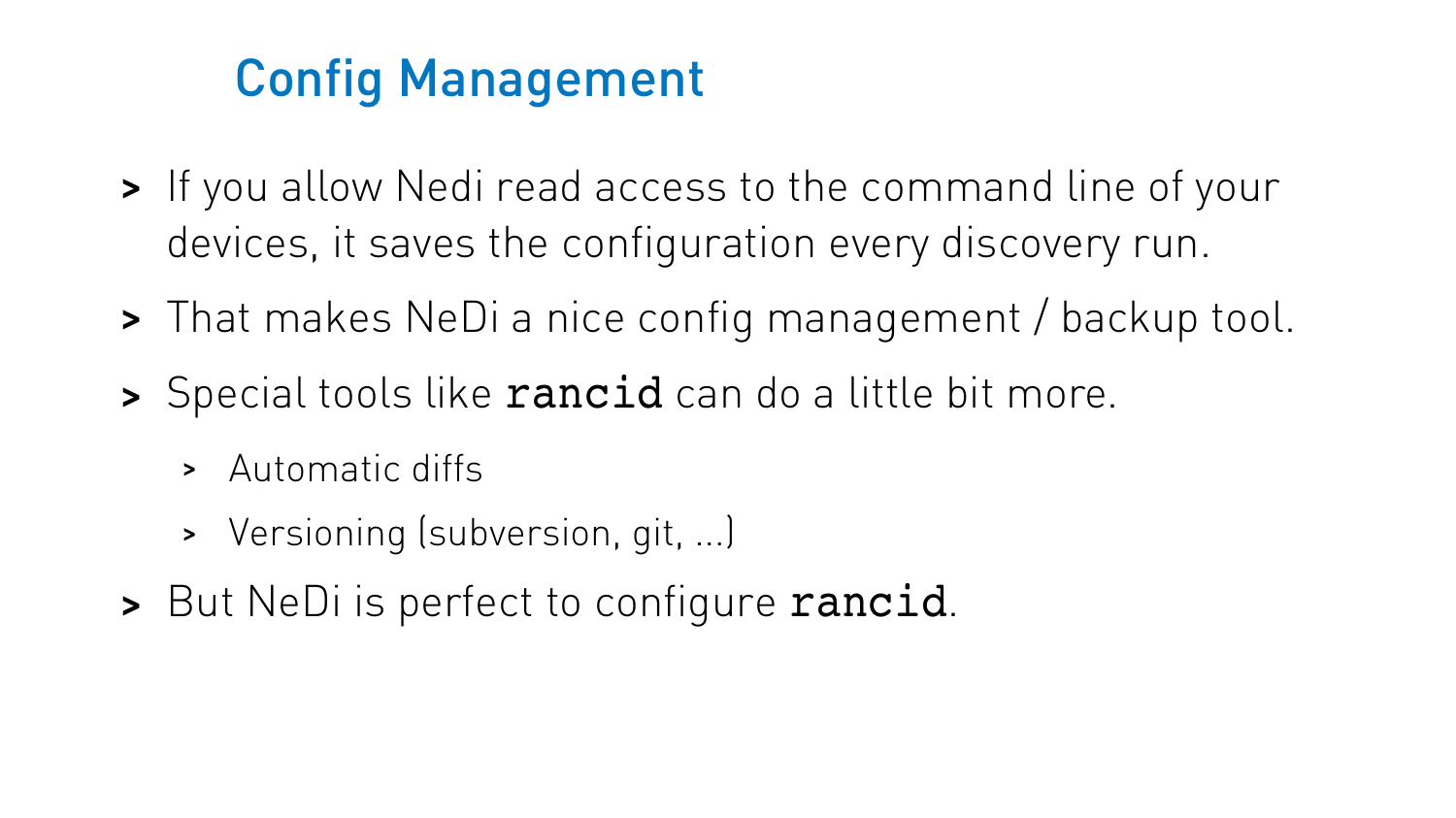# Write configurations

- > If you allow NeDi write access to the command line of your devices it can change the configuration.
- > Roll-out of mass changes.
	- > i.e. modify ACLs.
- > Interface configuration.
	- > Modify Parameters of interfaces on many devices.
	- > Switch off a port via the GUI.
- > Selection of the devices via the many options.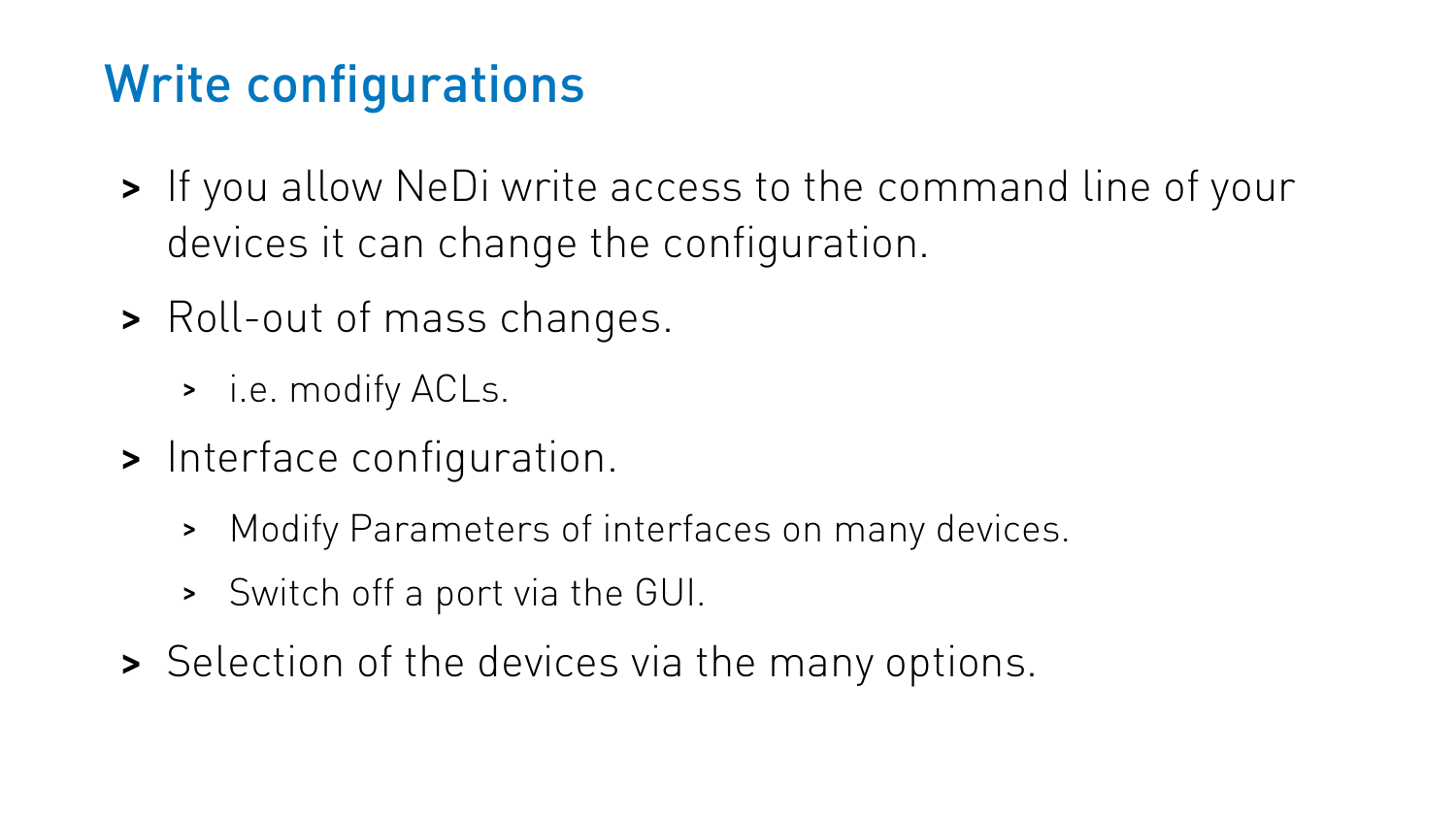## **Discovery**

- > Nedi Discovery the neighbourhood via a Logical Link Control Protocol (LLDP)
	- > Cisco's CDP, LLDP, Foundry's FDP
- > But it can discovery everything if you you the den ARP Cache of your known devices.
	- > Have fun and run NeDi with ARP cache detection and the community string public.
- > Or NeDi can read out the routing tables to discover the next hop.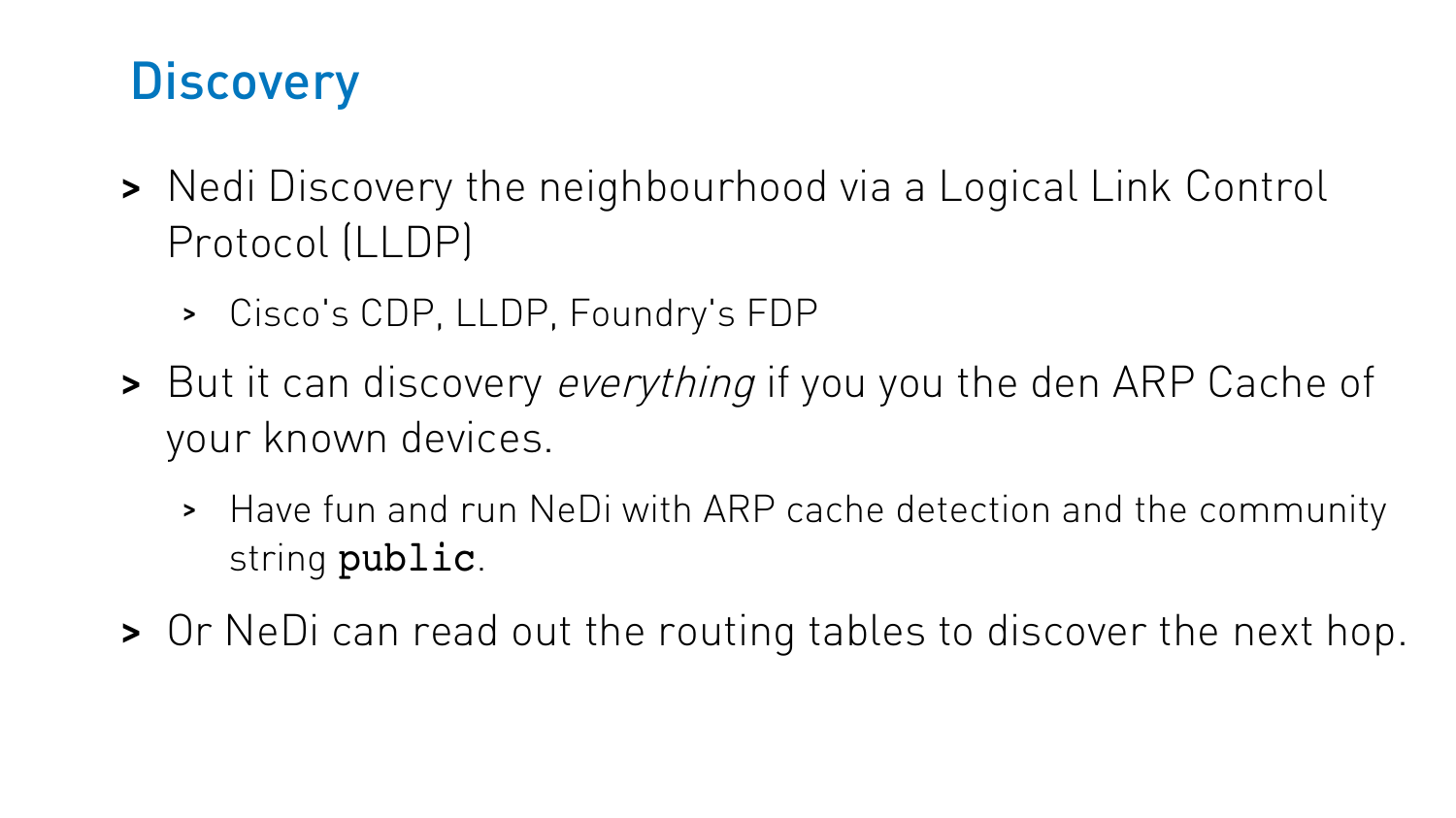## NeDi – It Works!

- > NeDi helps you to understand your network and to discover vulnarabilities.
- > A discovery run is really fast.
	- > You can optimize the time via some options.
- > NeDi records you network setup and saves all information into its database.
- > The Webinterface allows easy access to all the information.